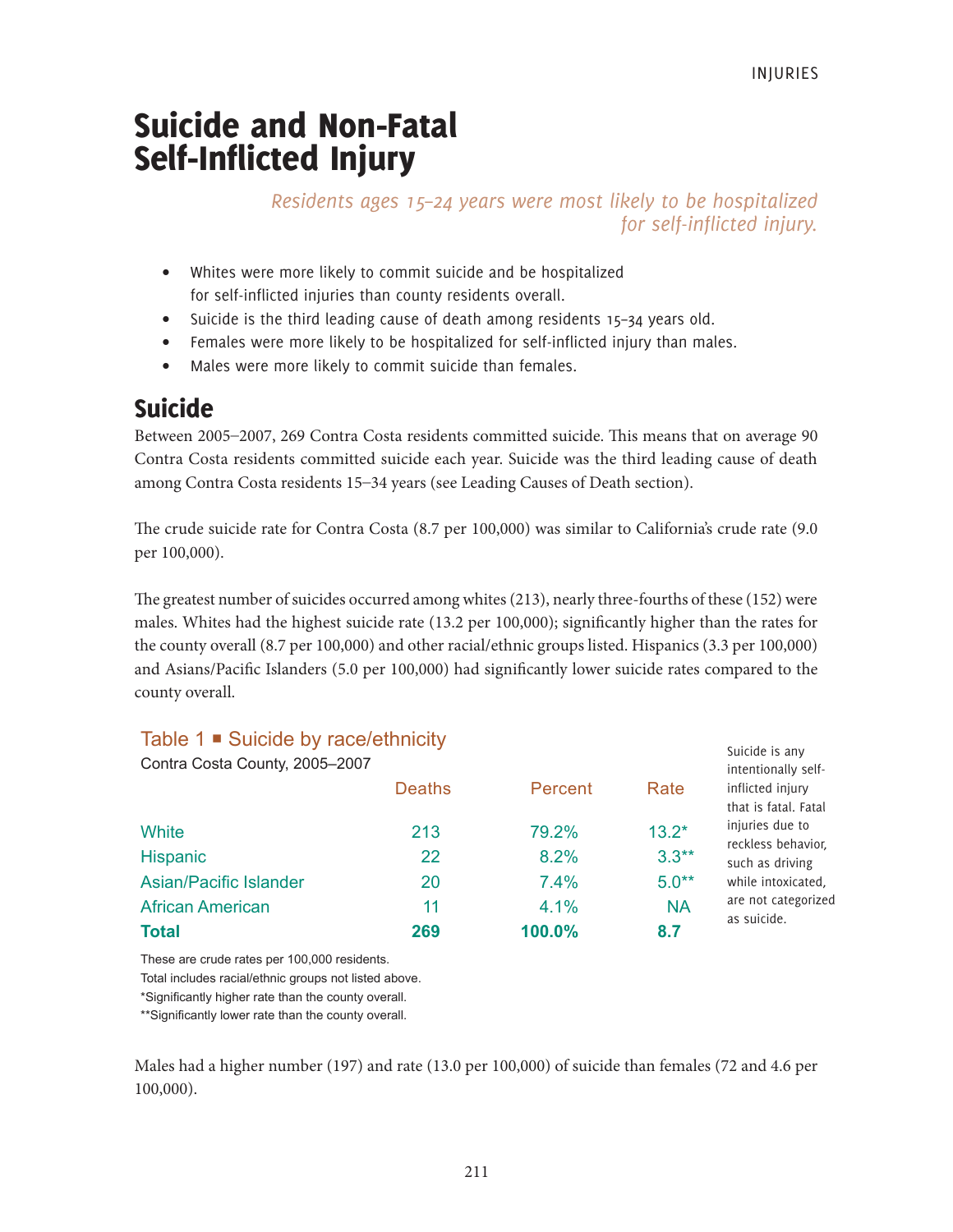# Table 2 ■ Suicide by gender

Contra Costa County, 2005–2007

|                | <b>Deaths</b> | Percent   | Rate    |
|----------------|---------------|-----------|---------|
| <b>Males</b>   | 197           | 73.2%     | $13.0*$ |
| <b>Females</b> | 72            | 26.8%     | 4.6     |
| <b>Total</b>   | 269           | $100.0\%$ | 8.7     |

These are crude rates per 100,000 residents.

\*Significantly higher rate than county females overall.

Most suicides in Contra Costa occurred among residents 21-64 years (76.2%).

| Table 3 • Suicide by age |  |  |
|--------------------------|--|--|
|--------------------------|--|--|

Contra Costa County, 2005-2007

| <b>Deaths</b> | Percent | Rate      |
|---------------|---------|-----------|
| 15            | 5.6%    | <b>NA</b> |
| 108           | 40.1%   | 10.7      |
| 97            | 36.1%   | 11.8      |
| 49            | 18.2%   | 13.2      |
| 269           | 100.0%  | 8.7       |
|               |         |           |

These are age-specific rates per 100,000 residents.

The highest number of suicides occurred among residents of Concord (35), followed by Walnut Creek (30), Richmond (26) and Martinez (21). Suicide rates among residents of Martinez (19.4 per 100,000) and Walnut Creek (15.3 per 100,000) were significantly higher than the county overall (8.7 per 100,000).

## Table  $4 \blacksquare$  Suicide by selected cities

Contra Costa County, 2005–2007

|                      | <b>Deaths</b> | Percent | Rate      |
|----------------------|---------------|---------|-----------|
| Concord              | 35            | 13.0%   | 9.4       |
| <b>Walnut Creek</b>  | 30            | 11.2%   | $15.3*$   |
| <b>Richmond</b>      | 26            | 9.7%    | 8.4       |
| <b>Martinez</b>      | 21            | 7.8%    | $19.4*$   |
| Antioch              | 18            | 6.7%    | <b>NA</b> |
| Pittsburg            | 13            | 4.8%    | <b>NA</b> |
| <b>El Cerrito</b>    | 12            | 4.5%    | <b>NA</b> |
| <b>Brentwood</b>     | 11            | 4.1%    | <b>NA</b> |
| <b>Pleasant Hill</b> | 8             | 3.0%    | <b>NA</b> |
| San Pablo            | 8             | 3.0%    | <b>NA</b> |
| Oakley               | 5             | 1.9%    | <b>NA</b> |
| Pinole               | 5             | 1.9%    | <b>NA</b> |
| <b>Contra Costa</b>  | 269           | 100.0%  | 8.7       |

These are crude rates per 100,000 residents.

Contra Costa total includes cities not listed above.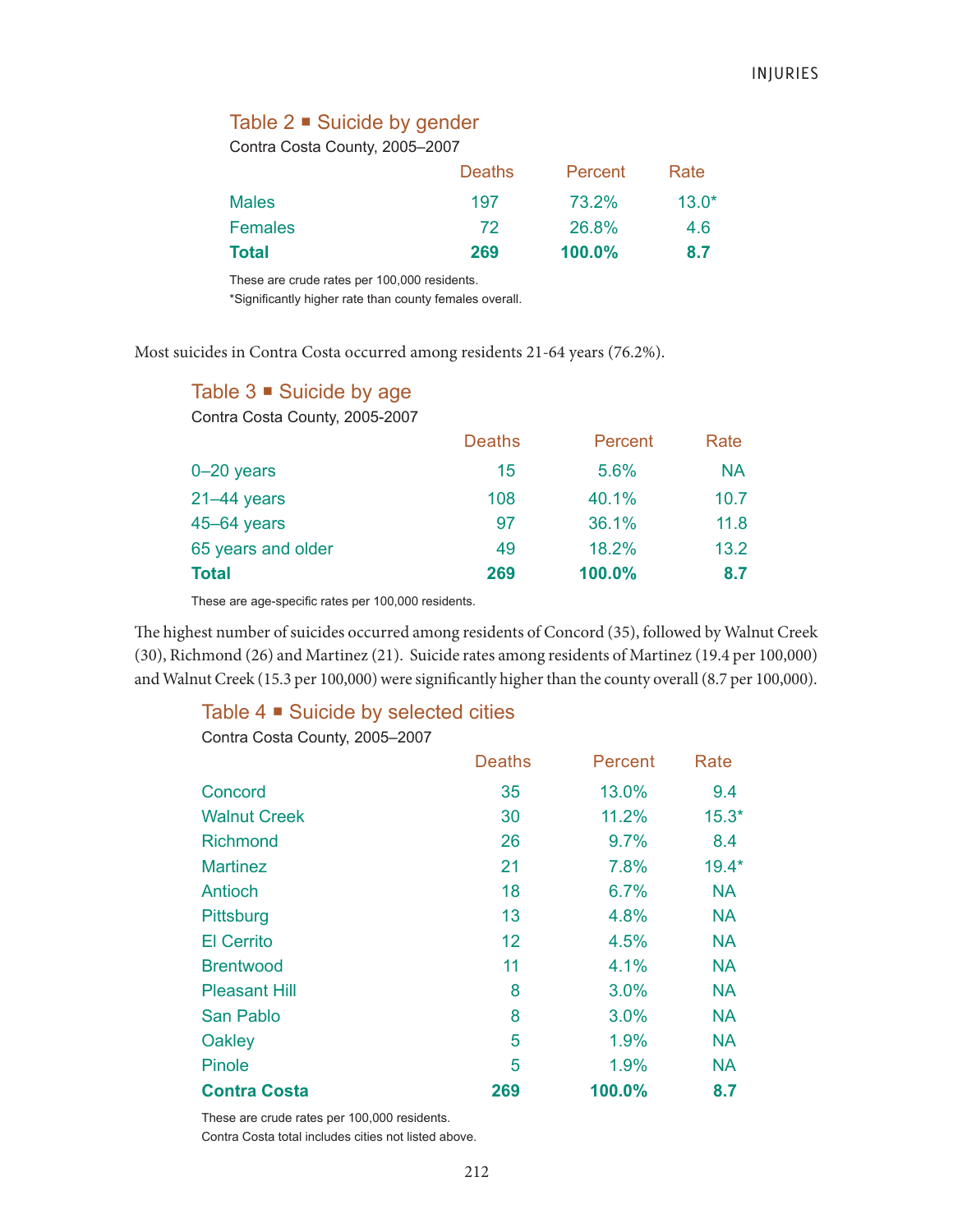More than one-third (39.0%) of all suicides were committed with a firearm. Poisoning (23.4%) and hanging/suffocation (22.3%) were other common means of committing suicide.

# Table  $5 \equiv$  Suicide by cause

Contra Costa County, 2005–2007

|                     | <b>Deaths</b> | Percent | Rate      |
|---------------------|---------------|---------|-----------|
| Firearm             | 105           | 39.0%   | 3.4       |
| Poisoning           | 63            | 23.4%   | 2.0       |
| Hanging/suffocation | 60            | 22.3%   | 1.9       |
| Other               | 25            | 9.3%    | 0.8       |
| Jump                | 10            | 3.7%    | <b>NA</b> |
| <b>Total</b>        | 269           | 100.0%  | 8.7       |

These are crude rates per 100,000 residents. Total includes causes not listed above.

# Non-Fatal Self-Inflicted Injury Hospitalizations

To understand the impact of self-inflicted injuries, it is important to assess hospitalizations in addition to deaths. Information about suicide indicates the ultimate toll that self-injurious behaviors take on people's lives, but more people harm themselves than kill themselves. The most serious self-inflicted injuries, including suicide attempts, may result in hospitalization. Other less-severe self-inflicted injuries are treated in emergency departments, outpatient clinics or not at all.

Between 2005–2007, there were 995 hospitalizations due to non-fatal self-inflicted injuries among Contra Costa residents. This means that on average, there were 332 hospitalizations in Contra Costa due to self-inflicted injury each year. The crude hospitalization rate from self-inflicted injuries for Contra Costa (32.2 per 100,000) was lower than the crude rate for California (43.8 per 100,000).

# Table 6 ■ Self-inflicted injury hospitalizations by race/ethnicity

| <b>Hispanic</b><br><b>Asian/Pacific Islander</b> | 102<br>46    | 10.3%<br>4.6% | $15.5***$<br>$11.6***$ | look at self-inflicted<br>injuries that led to           |
|--------------------------------------------------|--------------|---------------|------------------------|----------------------------------------------------------|
| <b>African American</b>                          | 122          | 12.3%         | $43.5*$                | In this section we                                       |
| White                                            | 649          | 65.2%         | $40.1*$                | result of a failed<br>suicide attempt.                   |
| Contra Costa County, 2005-2007                   | <b>Cases</b> | Percent       | Rate                   | Non-fatal self-<br>inflicted injury is<br>most often the |

These are crude rates per 100,000 residents.

Total includes racial/ethnic groups not listed above.

\*Significantly higher rate than the county overall.

\*\* Significantly lower rate than the county overall.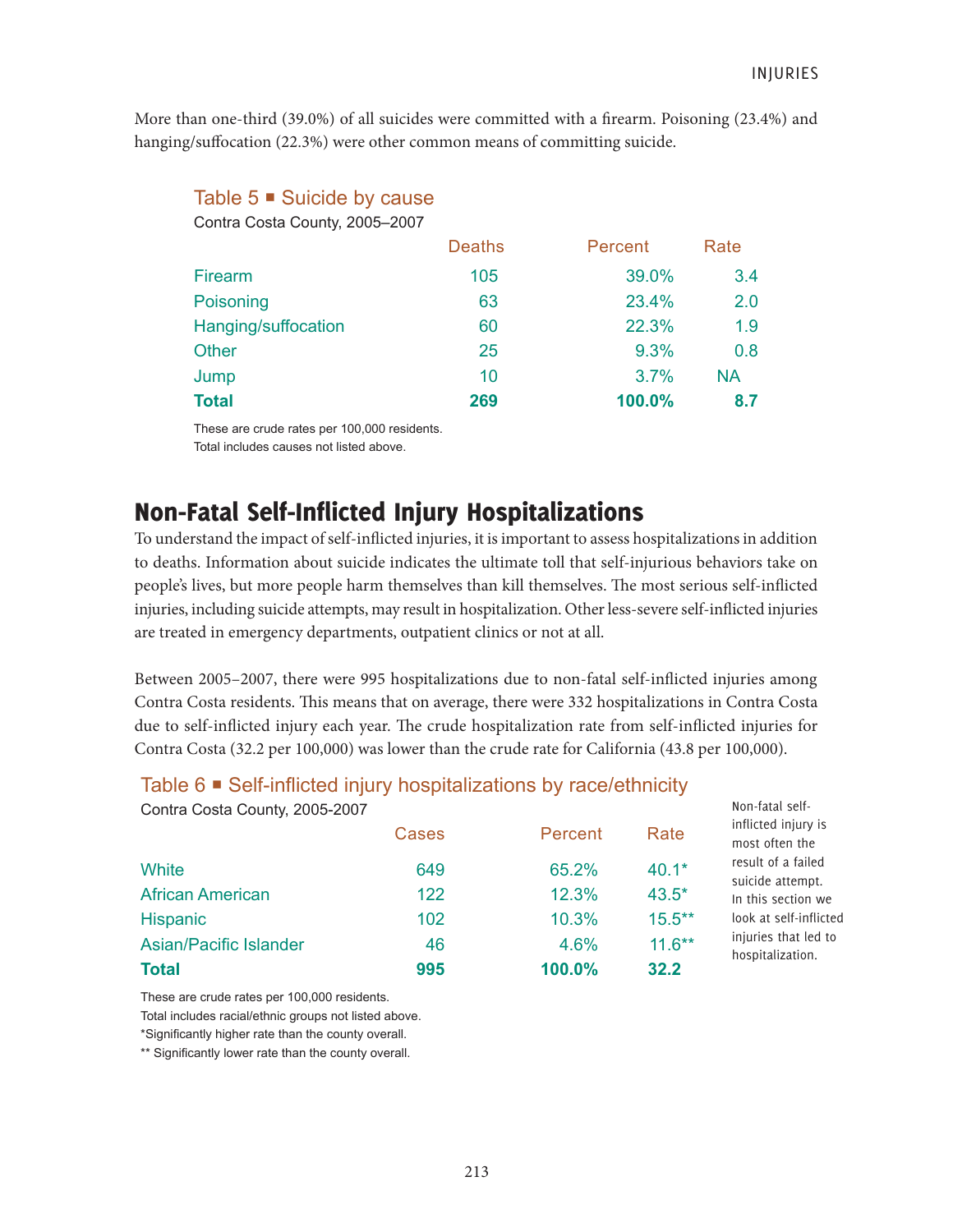In Contra Costa, the greatest number of self-inflicted injury hospitalizations was among whites (649), followed by African Americans (122), Hispanics (102) and Asians/Pacific Islanders (46).

African Americans (43.5 per 100,000) and whites (40.1 per 100,000) had significantly higher rates of selfinflicted injury hospitalizations than the county overall (32.2 per 100,000). Hispanics (15.5 per 100,000) and Asians/Pacific Islanders (11.6 per 100,000) had significantly lower rates of self-inflicted injury hospitalizations compared to the county overall.

Females accounted for more than half (60.3%) of the county's self-inflicted injury hospitalizations and had a significantly higher self-inflicted injury hospitalization rate (38.1 per 100,000) than males (26.0 per 100,000).

Table 7 <sup>■</sup> Non-fatal self-inflicted injury hospitalizations By Gender

| <b>Total</b>                   | 995   | 100.0%  | 32.2    |
|--------------------------------|-------|---------|---------|
| <b>Males</b>                   | 395   | 39.7%   | 26.0    |
| <b>Females</b>                 | 600   | 60.3%   | $38.1*$ |
|                                | Cases | Percent | Rate    |
| Contra Costa County, 2005-2007 |       |         |         |

These are crude rates per 100,000 residents.

\*Significantly higher rate than county males overall.

White females had a higher hospitalization rate for self-inflicted injury (49.3 per 100,000) compared to county females overall (38.1 per 100,000). Hispanic (13.2 per 100,000) and Asian/Pacific Islander females (16.0 per 100,000) had lower rates than county females overall.

African American males had a higher rate of self-inflicted hospitalization (44.0 per 100,000) than county males overall (26.0 per 100,000). Hispanic males (17.7 per 100,000) had a lower rate than county males overall.

# Table 8 Non-fatal self-inflicted injury hospitalizations by age Contra Costa County, 2005–2007

|                    | <b>Cases</b> | Percent | Rate      |
|--------------------|--------------|---------|-----------|
| $0-14$ years       | 37           | 3.7%    | $5.8**$   |
| $15 - 24$ years    | 262          | 26.3%   | $64.1*$   |
| $25 - 34$ years    | 160          | 16.1%   | $41.1*$   |
| 35-44 years        | 189          | 19.0%   | $40.6*$   |
| 45-54 years        | 197          | 19.8%   | $41.5*$   |
| 55-64 years        | 83           | 8.3%    | $23.9**$  |
| 65 years and older | 67           | 6.7%    | $18.1***$ |
| <b>Total</b>       | 995          | 100.0%  | 32.2      |

These are age-specific rates per 100,000 residents.

\*Significantly higher rate than the county overall.

\*\* Significantly lower rate than the county overall.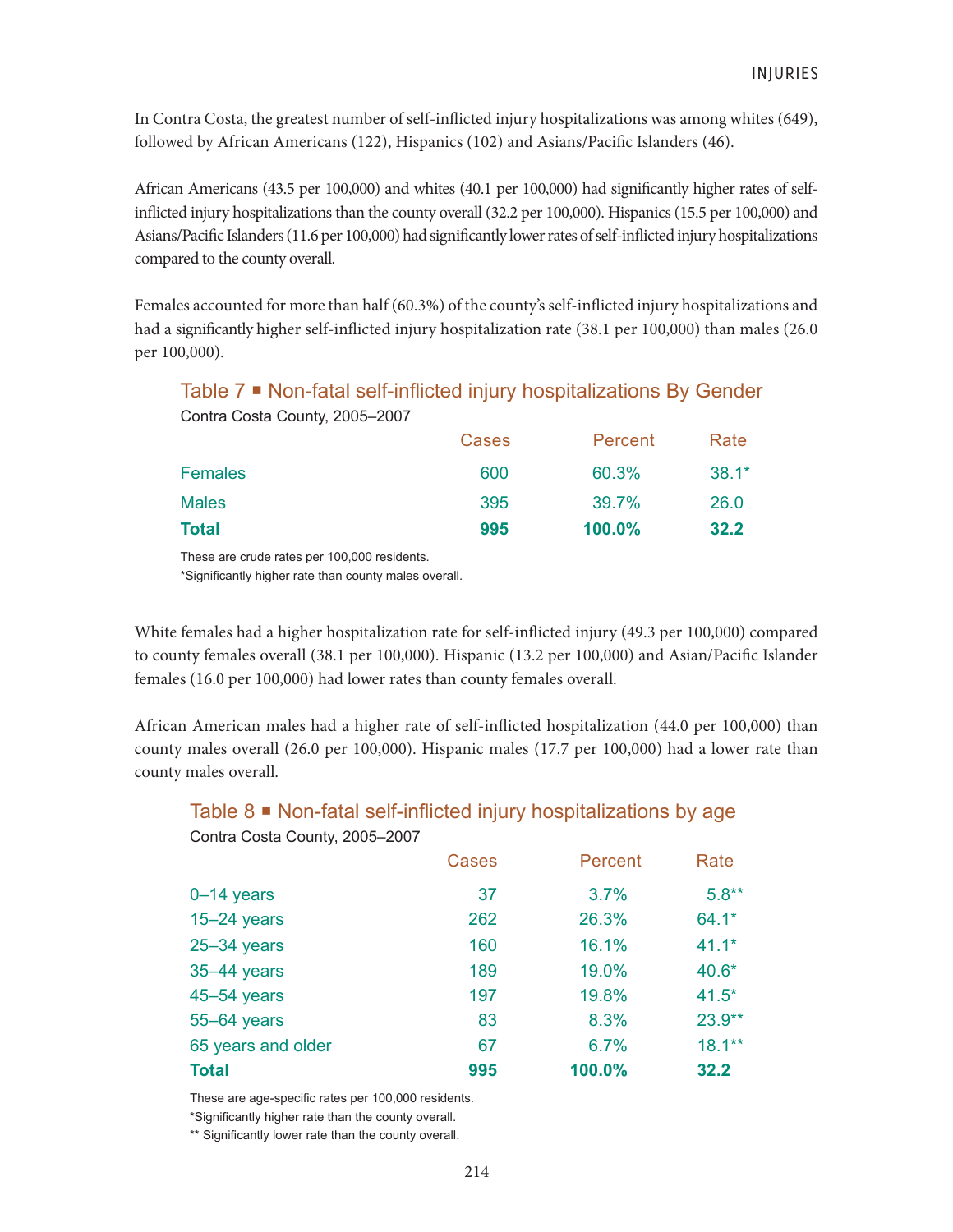Residents 15–24 years old accounted for more than one-quarter (26.3%) of all self-inflicted injury hospitalizations and had the highest self-inflicted injury hospitalization rate (64.1 per 100,000); significantly higher than the rates for the county overall (32.2 per 100,000) and all other age groups. Residents 25–54 years also had significantly higher rates of self-inflicted injury hospitalizations than the county overall. Residents 0–14 and 55 years and older had significantly lower rates than the county overall.

# Table 9 Non-fatal self-inflicted injury hospitalizations by cause

|                     | <b>Cases</b> | Percent | Rate      |
|---------------------|--------------|---------|-----------|
| Poisoning           | 807          | 81.1%   | 26.1      |
| Cut/pierce          | 117          | 11.8%   | 3.8       |
| Other               | 42           | 4.2%    | 1.4       |
| Jump                | 16           | 1.6%    | <b>NA</b> |
| Hanging/Suffocation | 8            | 0.8%    | <b>NA</b> |
| Firearm             | 5            | 0.5%    | <b>NA</b> |
| <b>Total</b>        | 995          | 100.0%  | 32.2      |

Contra Costa County, 2005–2007

These are crude rates per 100,000 residents.

Total includes causes not listed above.

The majority (81.1%) of all self-inflicted injury hospitalizations involved poisonings, followed by cutting/piercing (11.8%).

Three ZIP codes had significantly higher self-inflicted injury hospitalization rates than the county overall: 94553, 94520 and 94509. These were located in East and Central counties. A stable rate could not be calculated for ZIP codes with fewer than 20 cases. If denominator data was available, statistical testing generated a confidence interval for these ZIP codes to determine whether the rate range was lower, higher or similar to the county rate. Results from this test are reflected in the ZIP code table and map. Four of these ZIP codes had a rate range significantly lower than the county rate: 94507, 94517, 94531 and 94595.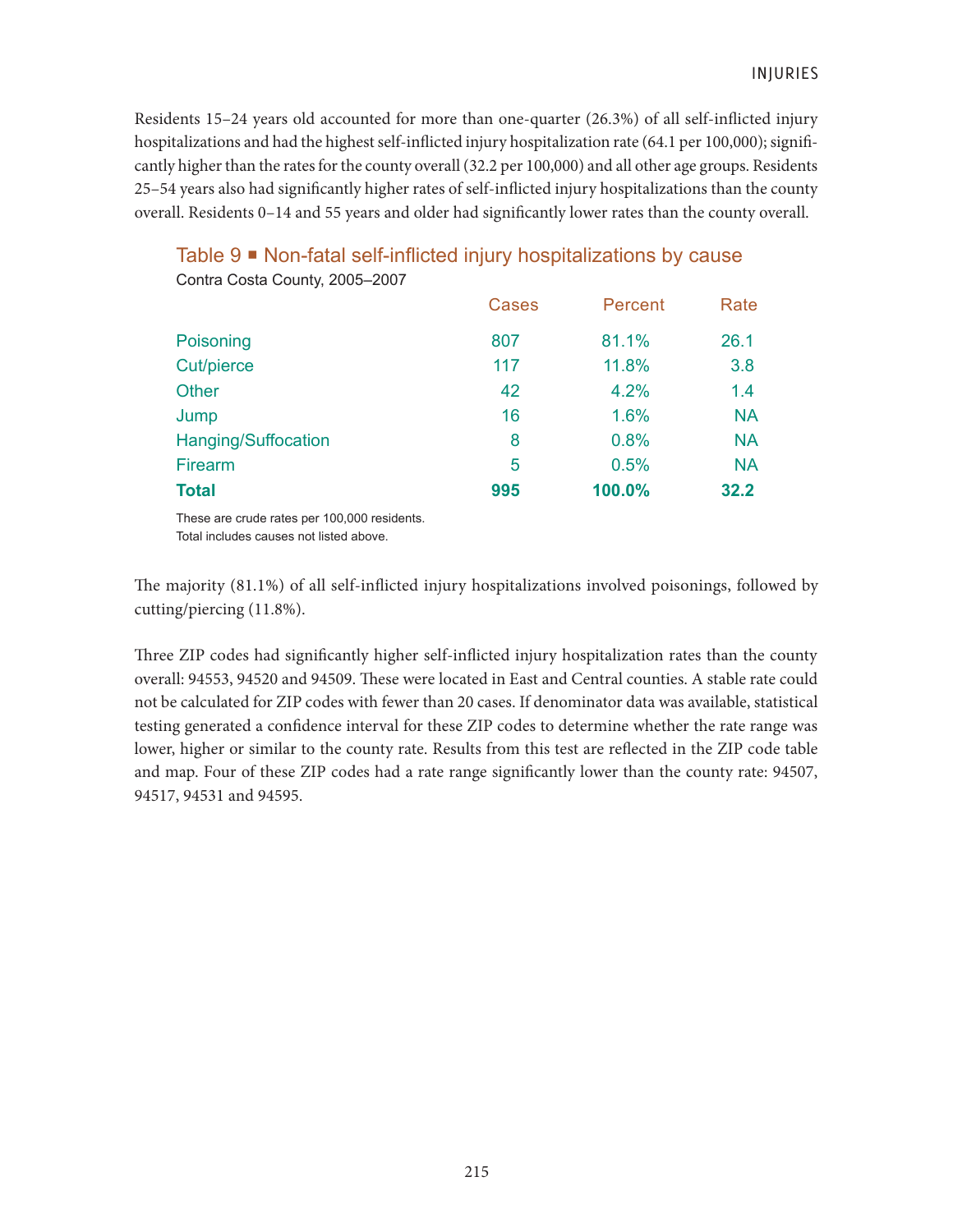Table 10  $\blacksquare$  Non-fatal self inflicted injury hospitalizations by ZIP code Contra Costa County, 2005–2007

|              | <b>Cases</b> | Percent | Rate      |
|--------------|--------------|---------|-----------|
| 94506        | 19           | 1.9%    | <b>NA</b> |
| 94507        | 5            | 0.5%    | NA**      |
| 94509        | 88           | 8.8%    | 44.6*     |
| 94513        | 40           | 4.0%    | 28.9      |
| 94514        | 8            | 0.8%    | <b>NA</b> |
| 94517        | 5            | 0.5%    | NA**      |
| 94518        | 23           | 2.3%    | 27.1      |
| 94519        | 19           | 1.9%    | 32.2      |
| 94520        | 59           | 5.9%    | $51.4*$   |
| 94521        | 36           | 3.6%    | 27.8      |
| 94523        | 32           | 3.2%    | 31.2      |
| 94526        | 23           | 2.3%    | 25.2      |
| 94530        | 18           | 1.8%    | <b>NA</b> |
| 94531        | 18           | 1.8%    | $NA**$    |
| 94547        | 19           | 1.9%    | <b>NA</b> |
| 94549        | 21           | 2.1%    | 24.8      |
| 94553        | 79           | 7.9%    | $53.5*$   |
| 94556        | 13           | 1.3%    | <b>NA</b> |
| 94561        | 38           | 3.8%    | 37.4      |
| 94563        | 11           | 1.1%    | <b>NA</b> |
| 94564        | 11           | 1.1%    | <b>NA</b> |
| 94565        | 88           | 8.8%    | 34.3      |
| 94572        | 12           | 1.2%    | <b>NA</b> |
| 94582        | 13           | 1.3%    | <b>NA</b> |
| 94583        | 48           | 4.8%    | 47.4      |
| 94595        | 6            | 0.6%    | NA**      |
| 94596        | 30           | 3.0%    | 49.9      |
| 94597        | 21           | 2.1%    | 30.9      |
| 94598        | 29           | 2.9%    | 36.5      |
| 94801        | 26           | 2.6%    | 27.6      |
| 94803        | 20           | 2.0%    | 24.6      |
| 94804        | 44           | 4.4%    | 36.4      |
| 94805        | 16           | 1.6%    | <b>NA</b> |
| 94806        | 44           | 4.4%    | 24.2      |
| <b>Total</b> | 995          | 100.0%  | 32.2      |

Total includes ZIP codes not listed above.

\*Significantly higher rate than the county overall.

\*\* Significantly lower rate than the county overall.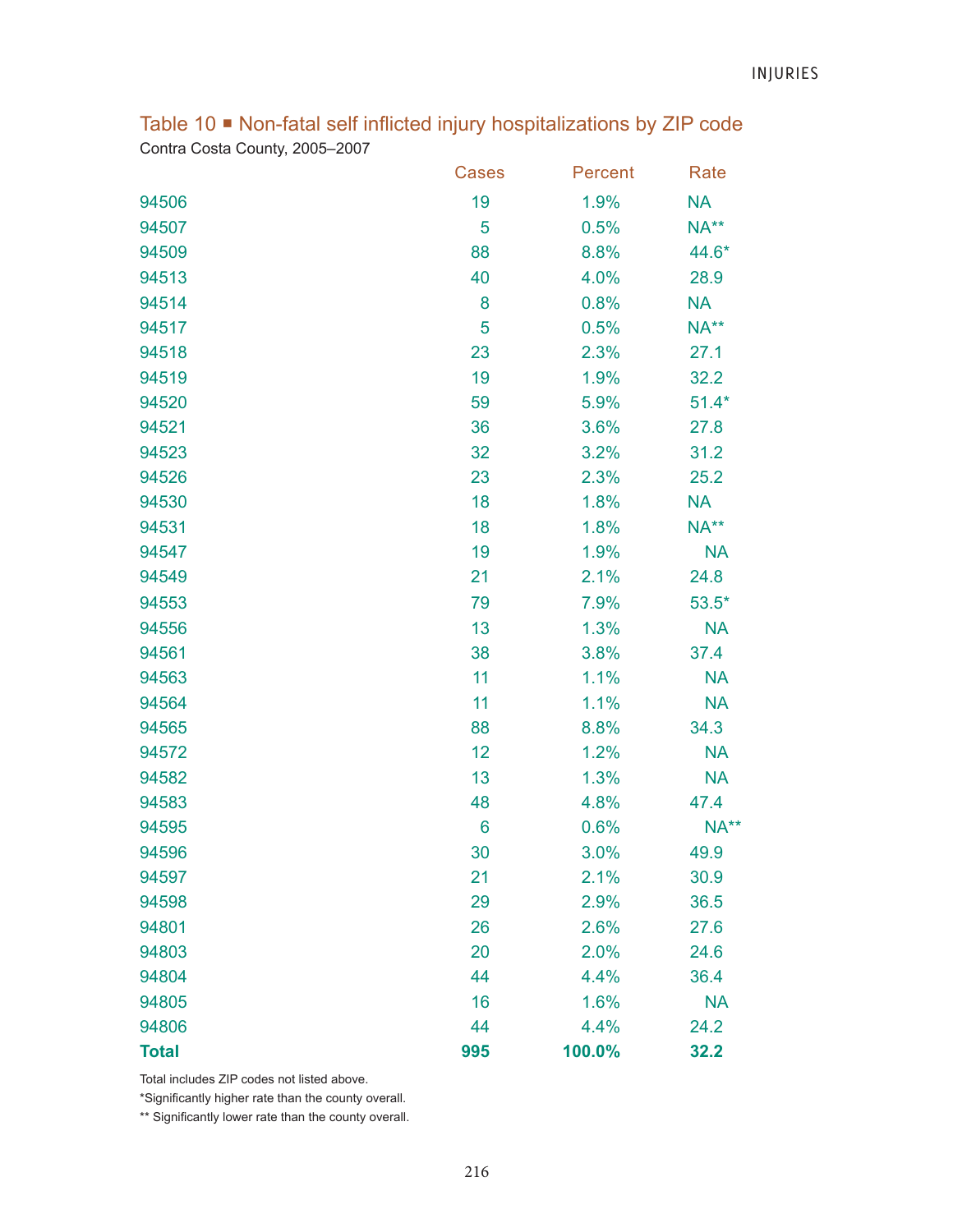

Self-inflicted Injury Hospitalization Rates by Zip Code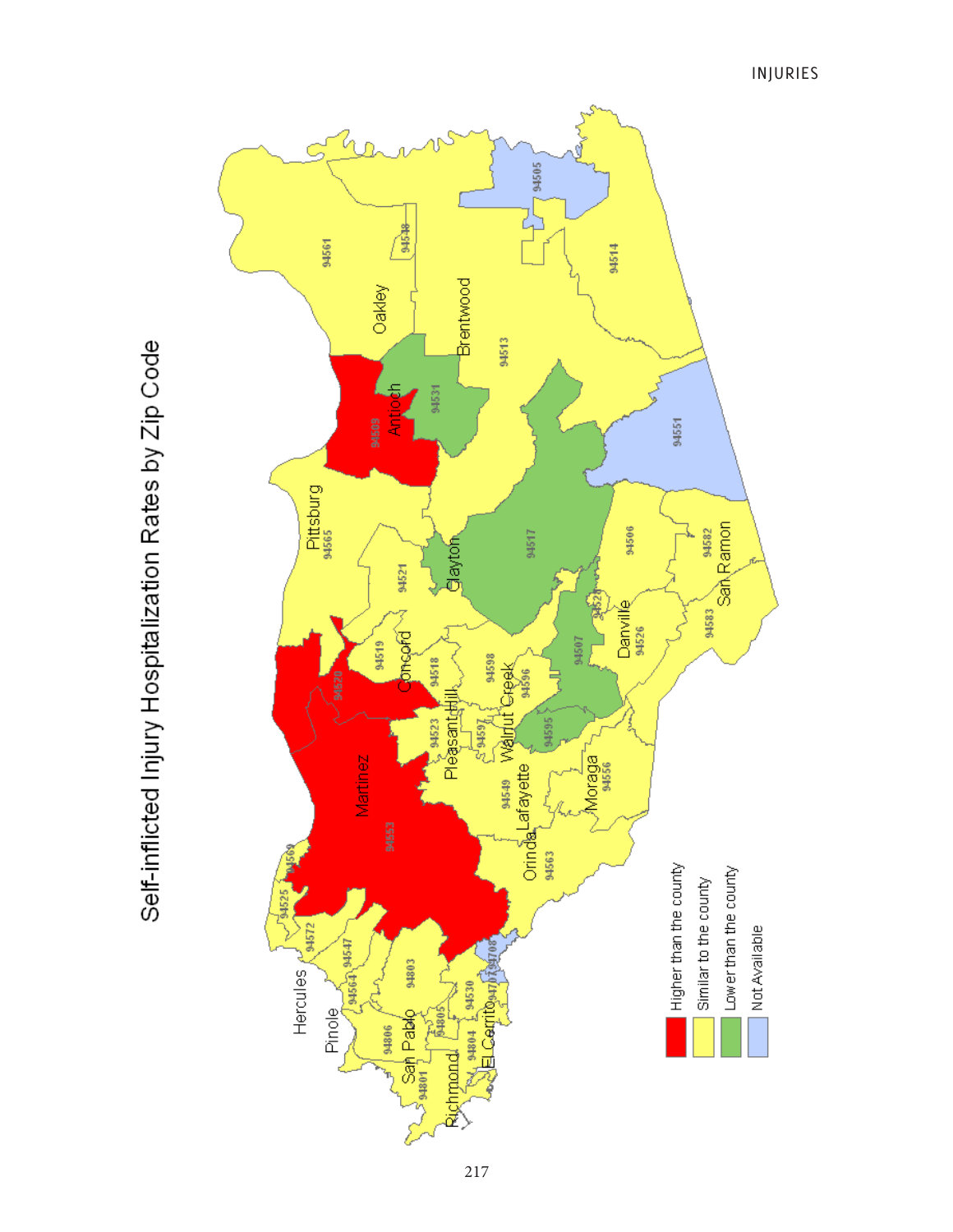### **What are suicides and self-inflicted injuries?**

Suicide is a death resulting from the intentional use of force against oneself.<sup>1</sup> There are many more suicide attempts than successful suicides. Self-inflicted injuries are often the result of a suicide attempt, but not always. Other self-injurious behaviors such as cutting or burning oneself are also included in self-inflicted injuries.

### **Why are they important?**

Suicide was the  $12<sup>th</sup>$  leading cause of death in the county overall and the third leading cause for county residents age 15 to 34.

Considering only suicide deaths and hospitalized attempts would underestimate the problem. For each suicide, there are an estimated 25 unsuccessful attempts. Among adults 15–24 years, there are estimated 100-200 attempts for every suicide completed.<sup>2</sup> Unsuccessful suicide attempts and other selfinjurious behavior can lead to serious injuries, such as broken bones, brain damage or organ failure, that require medical care.<sup>4,5</sup>

Suicide accounts for \$25 billion each year in direct costs, including health care services, autopsies, investigations and funeral services, and indirect costs like productivity loss.<sup>3</sup> The social costs, including the life potential lost due to an early death, can burden schools, neighborhoods and communities.<sup>4</sup>

### **Who does it impact the most?**

In the United States, much like in Contra Costa, men are more likely to die from suicide than females, and account for a greater portion of suicides.<sup>5</sup> County data show females are more likely to be hospitalized for self-inflicted injuries and U.S. females report failed suicide attempts during their lifetime more often than males.<sup>1</sup> Although suicide death rates are highest in U.S. adults 65 years and older,<sup>6</sup> the proportion of deaths attributable to suicide is larger in younger age groups.

The number of suicides committed by American Indian/Alaska Native residents of Contra Costa was too small to calculate stable rates, but the national suicide rate for American Indian/Alaska Native residents 15–34 years (19.7 per 100,000) was higher than the national average for that age group (11.1 per 100,000).<sup>5</sup> In Contra Costa, whites were more likely to commit suicide and be hospitalized for selfinflicted injuries than county residents overall.

Risk factors for committing or attempting suicide include a previous suicide attempt, history of mental disorders—particularly depression, history of alcohol and substance abuse, family history of suicide or violence, feelings of hopelessness, isolation and loss, impulsive or aggressive tendencies, physical illness, and barriers to mental health treatment.4

### **What can we do about it?**

Strengthening an individual's bond to their families, friends and peers, and to community organizations such as schools, universities, places of employment, community centers, and churches or other religious or spiritual organizations may have the potential to decrease risk for suicidal behavior. Bonds formed by adolescents to their schools, for example, have been shown to protect teens against suicidal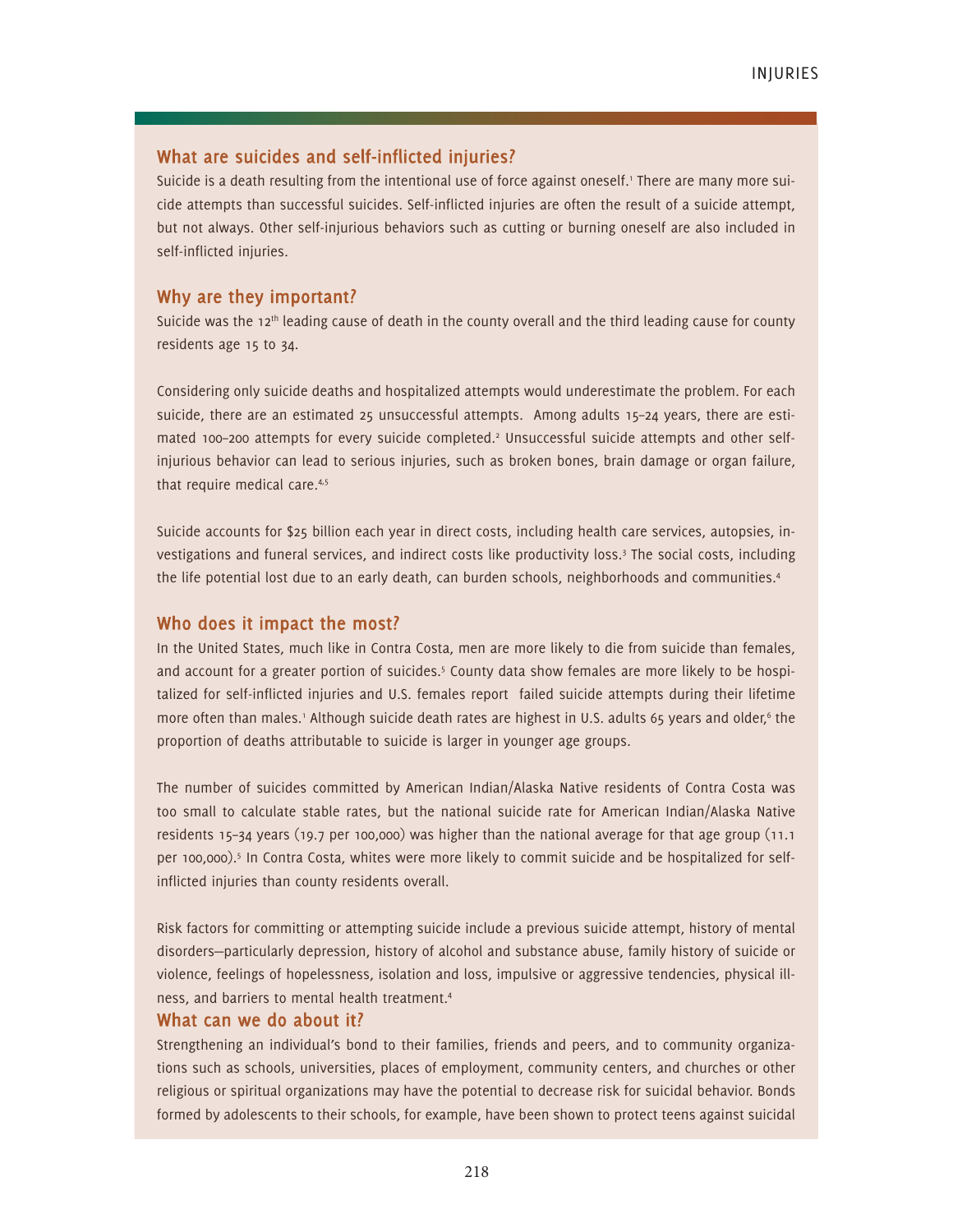thoughts and behaviors in several national studies.<sup>6</sup>

Also, close family members, friends and teachers may be able to pick up on warning signs such as changes in mood, diet or sleeping pattern of someone who may be already contemplating suicide.4 A strong public information campaign and readily available counseling may enable people to recognize warning signs and seek help.

Victims of interpersonal violence (e.g., child abuse, youth violence, community violence, sexual assault, and domestic violence) have a higher risk of suicide than nonvictims. Preventing these "profound life stresses" may prevent subsequent suicidal behaviors and additional instances of interpersonal violence.<sup>7</sup>

Environmental risk factors for attempting suicide can also be addressed by limiting the availability of prescription and illegal drugs, firearms, and alcohol to underage youths.

### Data Sources: Suicide and Non-Fatal Self-Inflicted Injury

#### tables and map

Tables 1-10: Any analyses or interpretations of the data were reached by the Community Health Assessment, Planning and Evaluation (CHAPE) Unit of Contra Costa Health Services and not the California Department of Public Health (CDPH) or California Office of Statewide Health Planning and Development (OSHPD). Data presented for Hispanics include Hispanic residents of any race. Data presented for whites, Asians/Pacific Islanders and African Americans include non-Hispanic residents. Not all race/ethnicities are shown but all are included in totals for the county and for each gender, age, cause and city. Counts fewer than five are not shown in order to protect anonymity. Rates were not calculated for any group with fewer than 20 cases due to unstable estimates.

Population estimates for Contra Costa and its subpopulations (by age, gender, race/ethnicity, city/census place) for 2005-2007 were provided by the Urban Strategies Council, Oakland, CA. January, 2010. Data sources used to create these estimates included: U.S. Census 2000, Neilsen Claritas 2009, Association of Bay Area Governments (ABAG) 2009 Projections, and California Department of Finance Population Estimates for Cities, Counties and the State 2001-2009, with 2000 Benchmark.

California population estimate for state level rate from the State of California, Department of Finance, E-4 Population Estimates for Cities, Counties and the State, 2001–2009, with 2000 Benchmark. Sacramento, California, May 2009.

Tables 1-5: These tables include total deaths due to suicide and crude or age-specific average annual death rates per 100,000 residents for 2005 through 2007. Suicide mortality data from the California Department of Public Health (CDPH), http://www.cdph.ca.gov/, Center for Health Statistics' Death Statistical Master File, 2005-2007.

ICD10 coding for suicide (ICD X60-X84) found at the CDHS Brand EPICenter California Injury Data Online at http://www.applications.dhs.ca.gov/epicdata/default.htm, modified from the Centers of Disease Control and Prevention National Center for Health Statistics available online at http://www.cdc.gov/nchs/about/otheract/ice/matrix10.htm. Poisonings includes drug overdose. Late effects are not included. Table 5's ICD10 coding for "other" may include suicides due to the following causes; drowning, explosives, fire, hot vapors or objects, blunt object, motor vehicle involvement and other specified and unspecified means.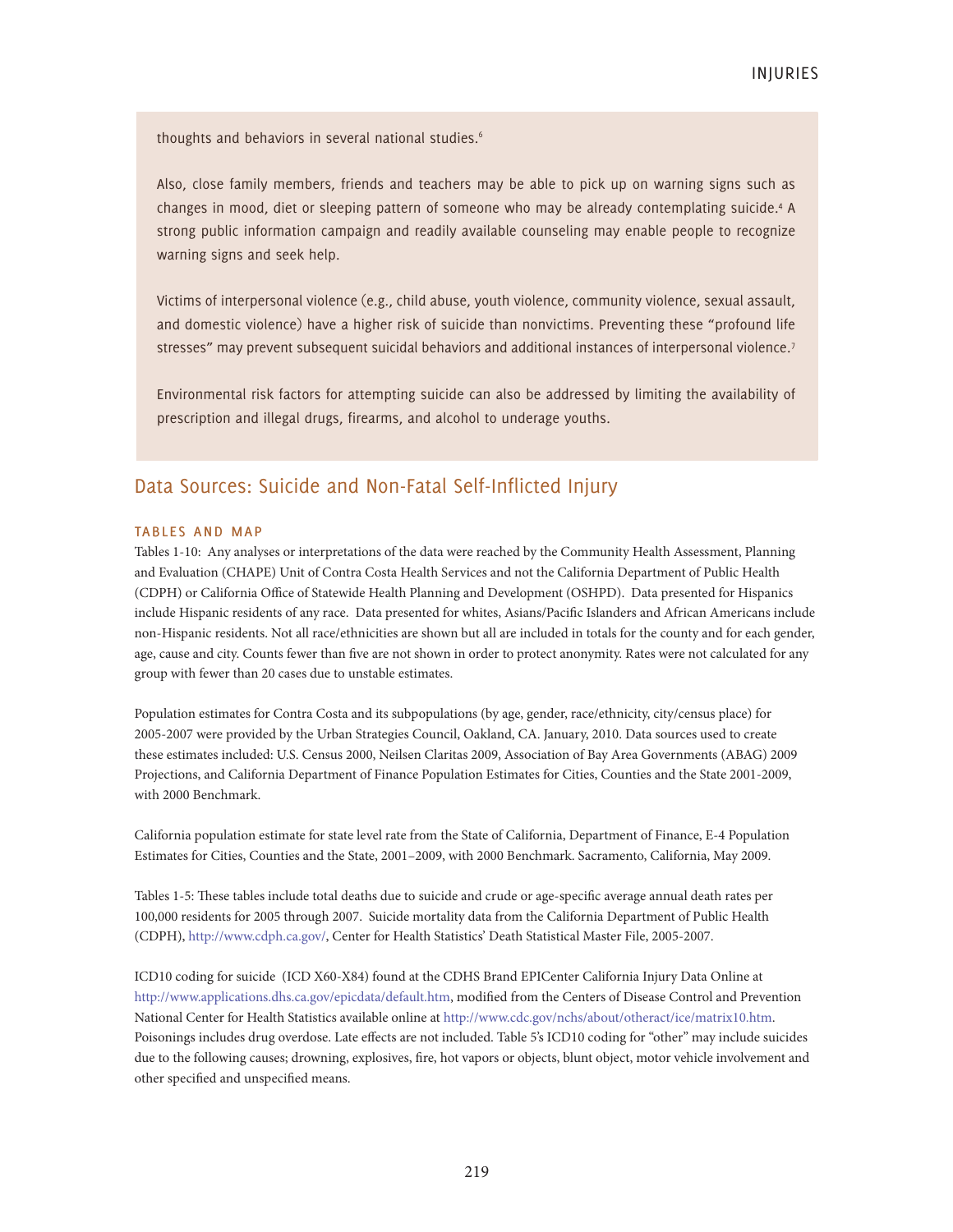Tables 6-10: These tables include total hospitalizations due to self-inflicted injury and crude or age-specific average annual hospitalization rates per 100,000 residents for 2005 through 2007. Non-fatal self-inflicted hospitalization data from the California Office of Statewide Health Planning and Development (OSHPD) Patient Discharge Data files 2005-2007, http:// www.oshpd.ca.gov/, Healthcare Quality and Analysis Division, Health Care Information Resource Center.

ICD9 E-coding for non-fatal self-inflicted injury found at the CDHS Brand EPICenter California Injury Data Online at http://www.applications.dhs.ca.gov/epicdata/default.htm, modified from the Centers of Disease Control and Prevention National Center for Health Statistics available online at http://www.cdc.gov/nchs/about/otheract/ice/matrix10.htm.

OSHPD data includes only those hospitalizations for which assault was listed as the primary diagnoses (ICD E950-958.9). They do not include treatment that takes place in a doctor's office, health clinic or emergency room. A single resident can be counted multiple times for multiple times for multiple self-inflicted injury hospitalizations. Table 9's "other" category includes non-fatal self-inflicted injuries from the following causes: burns, fire, scalding, motor vehicle crash and other specified and unspecified means.

#### Table 10:

The rates for several ZIP codes are marked "NA" in the table. This is because the ZIP code has fewer than 20 cases

ZIP codes with fewer than five cases and those that are shared with another county are not shown in the table.

#### Non-fatal Self-inflicted Injury Hospitalization map:

The shading for some ZIP codes indicates that the rate is not available. This is due to the following reasons:

- A denominator for the ZIP code is not available: 94505
- The ZIP code extends to areas outside of Contra Costa county: 94551, 94707, 94708

Although rates were not calculated for ZIP codes with fewer than 20 cases, statistical testing generated a confidence interval for these ZIP codes to determine whether the rate range was similar to the county rate and it was shaded appropriately on the map.

ZIP codes that are assigned to P.O. boxes only could not be shown on the map.

ZIP code population estimates for ZIP code level hospitalization rates provided by the Environmental Health Investigations Branch from the Environmental Systems Research Institute (ESRI) Community Sourcebook of ZIP Code Demographics. Data was not available for all ZIP codes.

Healthy People 2010 objectives from the U.S. Department of Health and Human Services' Office of Disease Prevention and Health Promotion, available online at http://www.healthypeople.gov/.

### **TEXT**

- 1. Karch D, Dahlberg L, Patel N, (2010). *Surveillance for Violent Deaths–National Violent Death Reporting System, 16 states, 2006*. MMWR; 59(ss04); 1-50.
- 2. Goldsmith SK, Pellmar TC, Kleinman AM, Bunney WE, editors. Reducing suicide: a national imperative. Washington (DC): National Academy Press 2002.
- 3. Centers for Disease Control and Prevention (CDC) National Center for Injury Prevention and Control. "Preventing Suicide Program Activities Guide". Available at: http://www.cdc.gov/violenceprevention/pub/PreventingSuicide.html
- 4. National Center for Injury Prevention and Control, Center Disease Control and Prevention, (2006). Suicide: Fact Sheet. Retrieved February 12, 2007 from the CDC website: www.cdc.gov/ncipc/factsheets/suifacts.htm
- 5. Centers for Disease Control and Prevention (CDC). Web-based Injury Statistics Query and Reporting System (WISQARS) [Online]. (2007). National Center for Injury Prevention and Control, CDC (producer). Available from URL:

www.cdc.gov/injury/wisqars/index.html